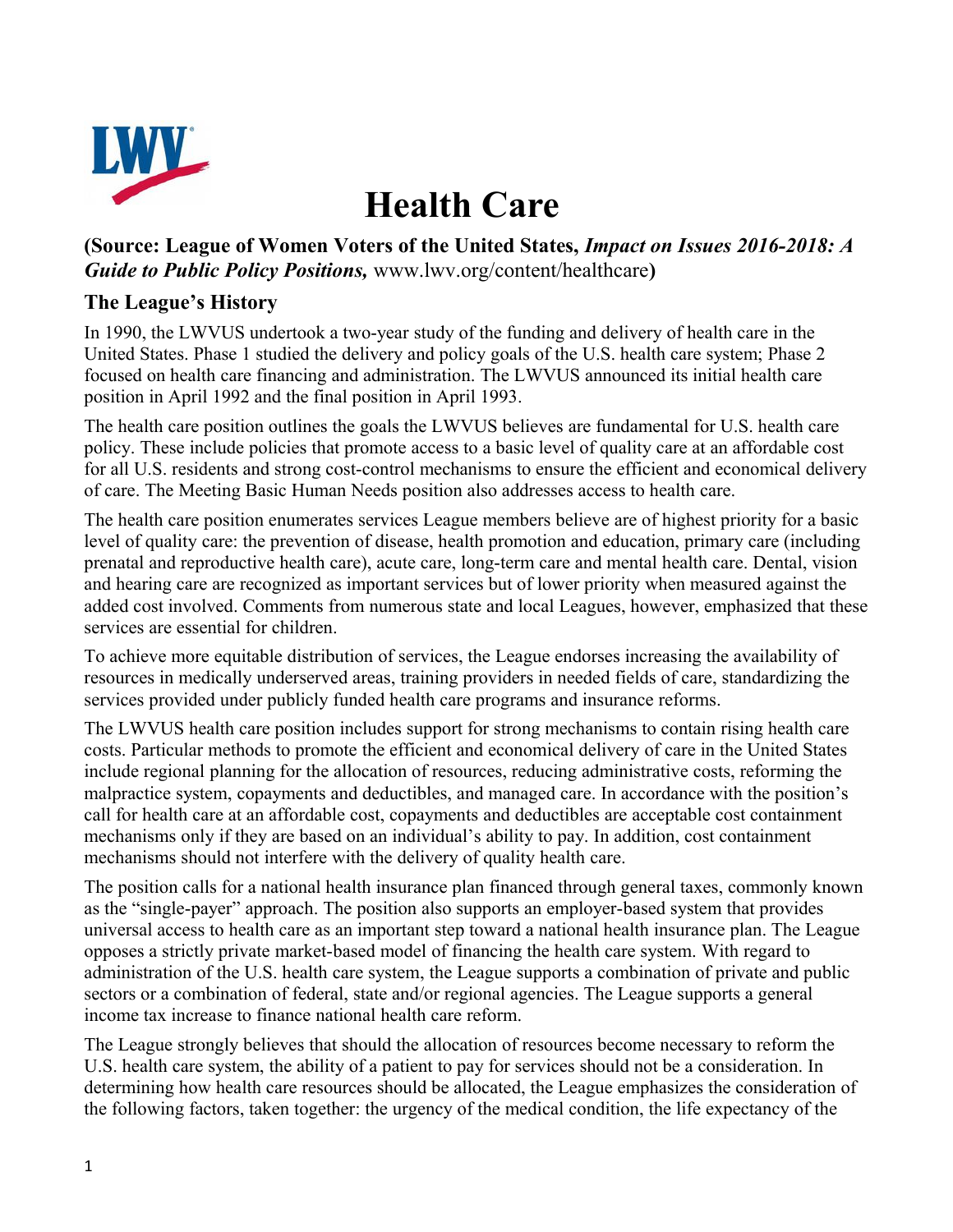patient, the expected outcome of the treatment, the cost of the procedure, the duration of care, the quality of life of the patient after the treatment, and the wishes of the patient and the family.

As the LWVUS was completing Phase 2 of the study, the issue of health care reform was rising to the top of the country's legislative agenda. In April 1993, as soon as the study results were announced, the LWVUS met with White House Health Care officials to present the results of the League's position. Since then, the League has actively participated in the health care debate.

The LWVUS testified in fall 1993 before the House Ways and Means Subcommittee on Health, the Energy and Commerce Committee and the Education and Labor Committee, calling for comprehensive health care reform based on the League position. The League joined two coalitions—one comprised of consumer, business, labor, provider and senior groups working for comprehensive health care reform, and the other comprised of groups supporting the single-payer approach to health care reform.

Throughout 1994, the League actively lobbied in support of comprehensive reform, including universal coverage, cost containment, single-payer or employer mandate and a strong benefits package. The League emphasized LWVUS support for the inclusion of reproductive health care, including abortion, in any health benefits package.

The LWVEF initiated community education efforts on health care issues with the "Understanding Health Care Policy Project" in the early 1990s. The project provided training and resources for Leagues to conduct broad-based community outreach and education on health care policy issues with the goal of expanding community participation in the debate.

In spring 1994, the LWVEF and the Kaiser Family Foundation (KFF) undertook a major citizen education effort, "Citizen's Voice for Citizen's Choice: A Campaign for a Public Voice on Health Care Reform." The project delivered objective information on health care reform to millions of Americans across the country through local and state Leagues sponsored town meetings in major media markets nationwide, involving members of Congress and other leading policy makers and analysts in health care discussions with citizens. In September 1994, the LWVEF and KFF held a National Satellite Town Meeting on Health Care Reform, with 200+ downlink sites across the country. They also undertook a major television advertising promotion of public participation in the health care debate.

In 1997, the LWVUS joined 100 national, state and local organizations in successfully urging Congress to pass strong bipartisan child health care legislation. In 1998, the LWVUS began working for a Patients' Bill of Rights, aimed at giving Americans participating in managed care health plans greater access to specialists without going through a gatekeeper, the right to emergency room care using the "reasonably prudent person" standard, a speedy appeals process when there is a dispute with insurers and other rights.

In 1998, the LWVEF again partnered with KFF and state and local Leagues on a citizen education project, this time focused on Medicare reform, patients' bill of rights and other health care issues. In the first phase, more than 6,500 citizens participated in focus groups, community dialogues and public meetings. Their views were reflected in "How Americans Talk About Medicare Reform: The Public Voice," presented to the National Bipartisan Commission on the Future of Medicare in March 1999. The report emphasized that people value Medicare but recognize its flaws. Fairness, responsibility, efficiency and access were identified as important values for any reforms of the Medicare system.

In spring 2000, the LWVEF and KFF developed and distributed two guides, "Join the Debate: Your Guide to Health Issues in the 2000 Election" and "A Leader's Handbook for Holding Community Dialogues." The project focused on five issues under debate in the election: the uninsured, managed care and patients' rights, Medicare reform, prescription drug coverage and long-term care.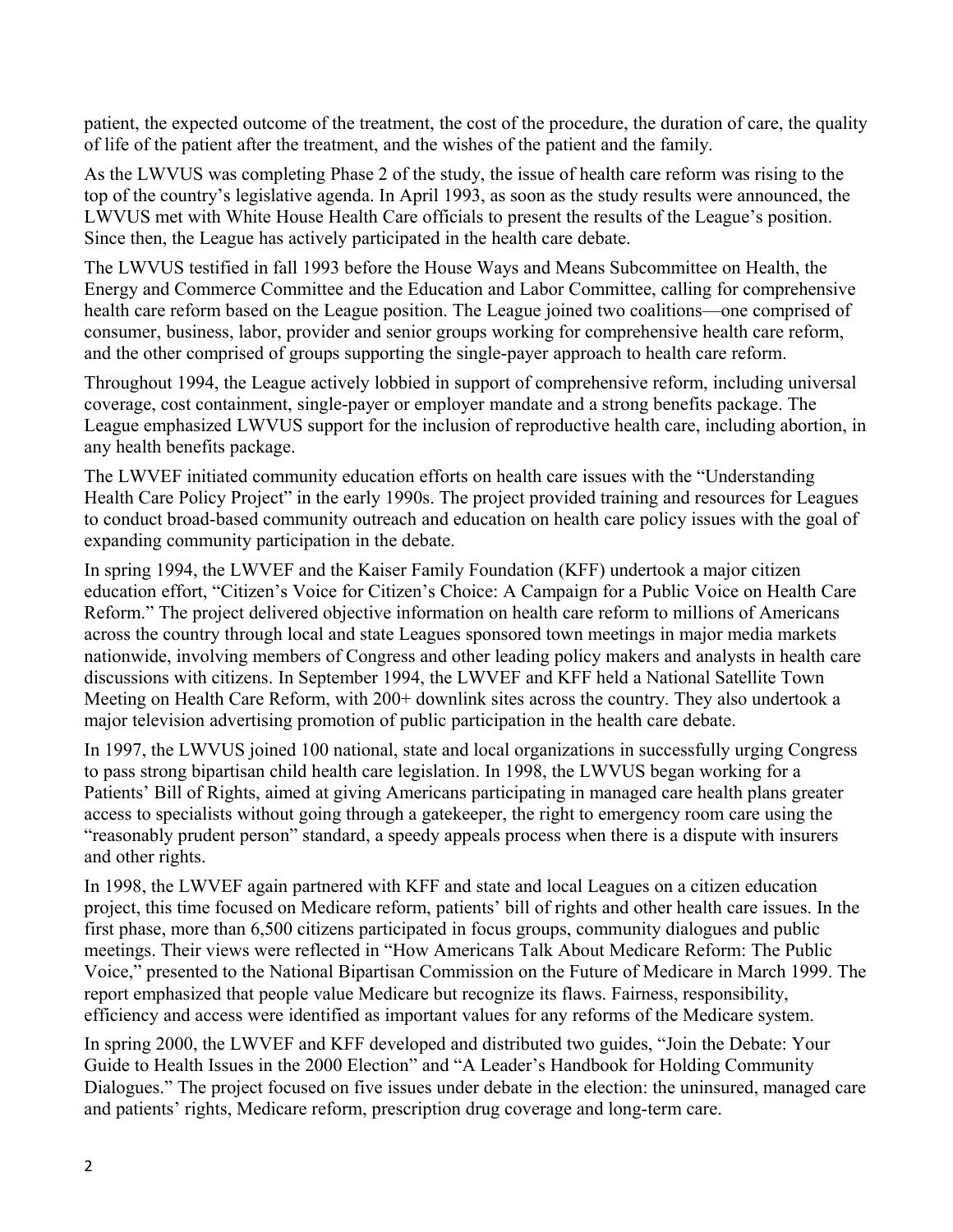In the late 90s, the LWVUS lobbied in support of a strong Patients' Bill of Rights. Despite close votes in 2000, Senate opponents continued to block passage. At Convention 2000, League delegates lobbied their members of Congress to pass a strong, comprehensive Patients' Bill of Rights, but it was shelved as Election 2000 drew near.

In May 2006, the League urged Senators to oppose the Health Insurance Marketplace Modernization and Afford-ability Act (HIMMA), which purported to expand healthcare coverage, while actually limiting critical consumer protections provided in many states.

From 2007-2009, the League urged reauthorization of the State Children's Health Insurance Program (SCHIP), which provided health care coverage in 2007 to six million low-income children; the efforts were rewarded with reauthorization in early 2009.

In 2010, two decades of League work to ensure access to affordable, quality health care for all Americans and protect patients' rights celebrated success when the Affordable Care Act (ACA) was signed into law. The League remains vigilant in light of current efforts to repeal or diminish the law in Congress and the courts.

In the  $112<sup>th</sup>$  Congress, the League continued to fight attempts to repeal the Affordable Care Act and to limit provisions that provide health and reproductive services for women. State Leagues began to work with their legislatures to implement the ACA and the LWVUS signed on to an amicus brief in the challenge to the Affordable Care Act, which was upheld by the Supreme Court.

In 2013, as opposition to the ACA was raised in the legislative, regulatory and judicial processes, the LWVUS submitted comments opposing religious exemptions for contraceptive services. This debate continued in the courts and the League joined with other concerned organizations in opposing broad "religious exemptions" to the requirement that all insurance plans provide access to contraception as basic care in the 2014 Supreme Court case of *Burwell v. Hobby Lobby Stores*.

Judicial action continued in 2015 as supporters, including the League, submitted an *amicus* brief in the case of *Burwell v. King*, which challenged the availability of tax subsidies for people who purchase health insurance on a marketplace administered by the federal government. The ACA gave states a choice not to administer its own marketplace. The brief outlined how tax subsidies are essential to women's health and critical to the ACA's continued viability.

The League continued to support implementation of the ACA at the state level and expansion of the Medicaid program, as provided by the ACA. The League also continued its strong support for continued funding of the Children's Health Insurance Program (CHIP).

## **The League's Position**

The League of Women Voters of the United States believes that a basic level of quality health care at an affordable cost should be available to all U.S. residents. Other U.S. health care policy goals should include the equitable distribution of services, efficient and economical delivery of care, advancement of medical research and technology, and a reasonable total national expenditure level for health care.

BASIC LEVEL OF QUALITY CARE: Every U.S. resident should have access to a basic level of care that includes

- The prevention of disease
- Health promotion and education
- Primary care (including prenatal and reproductive health)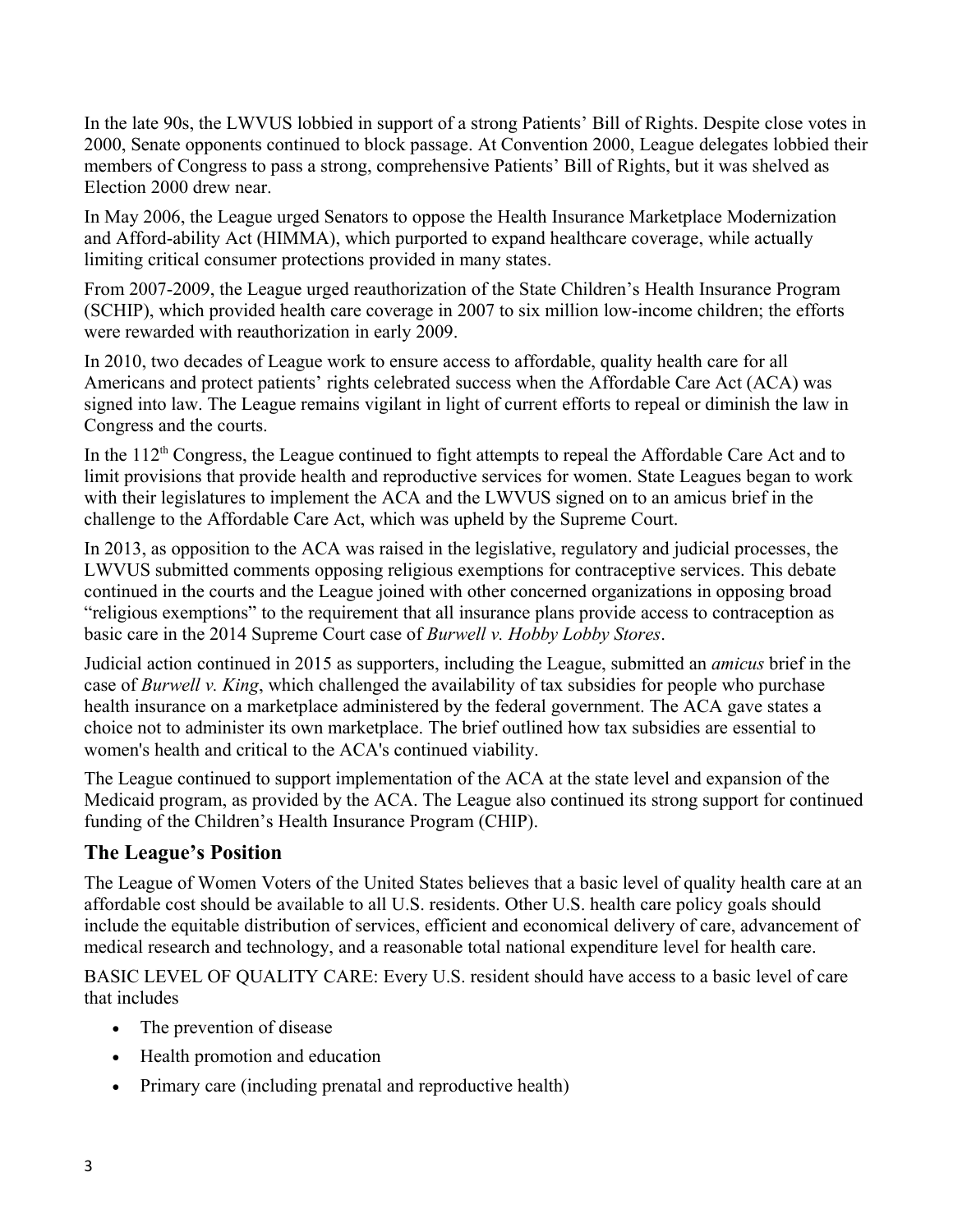- Acute care
- Long-term care
- Mental health care

Every U.S. resident should have access to affordable, quality in- and out-patient behavioral health care, including needed medications and supportive service that is integrated with, and achieves parity with, physical health care.

Dental, vision and hearing care also are important but lower in priority. The League believes that under any system of health care reform, consumers/patients should be permitted to purchase services or insurance coverage beyond the basic level.

FINANCING AND ADMINISTRATION: The League favors a national health insurance plan financed through general taxes in place of individual insurance premiums. As the United States moves toward a national health insurance plan, an employer-based system of health care reform that provides universal access is acceptable to the League. The League supports administration of the U.S. health care system either by a combination of the private and public sectors or by a combination of federal, state and/or regional government agencies.

The League is opposed to a strictly private market-based model of financing the health care system. The League also is opposed to the administration of the health care system solely by the private sector or the states.

TAXES: The League supports increased taxes to finance a basic level of health care for all U.S. residents, provided health care reforms contain effective cost control strategies.

COST CONTROL: The League believes that efficient and economical delivery of care can be enhanced by such cost control methods as:

- The reduction of administrative costs,
- Regional planning for the allocation of personnel, facilities and equipment,
- The establishment of maximum levels of public reimbursement to providers,
- Malpractice reform,
- The use of managed care,
- Utilization review of treatment,
- Mandatory second opinions before surgery or extensive treatment,
- Consumer accountability through deductibles and copayments.

EQUITY ISSUES: The League believes that health care services could be more equitably distributed by:

- Allocating medical resources to underserved areas,
- Providing for training health care professionals in needed fields of care,
- Standardizing basic levels of service for publicly funded health care programs,
- Requiring insurance plans to use community rating instead of experience rating,
- Establishing insurance pools for small businesses and organizations.